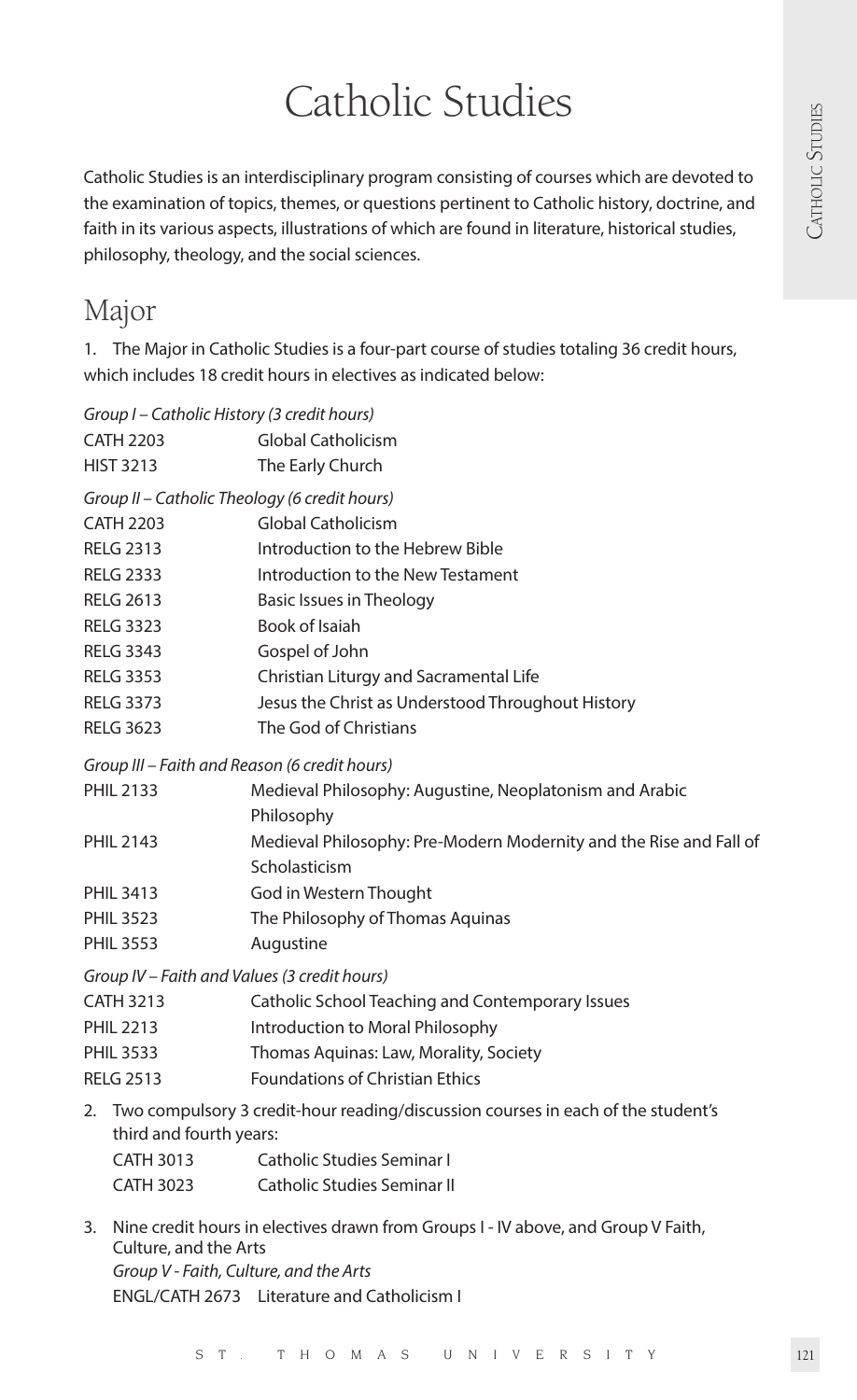|                  | ENGL/CATH 2683 Literature and Catholicism II |
|------------------|----------------------------------------------|
| <b>CATH 3823</b> | Special Topics in Catholic Studies II        |
| CATH 3923        | Independent Study                            |

# Minor

A Minor in Catholic Studies consists of 18 credit hours which must include:

| 1. CATH 2003     | Introduction to Catholic Studies |
|------------------|----------------------------------|
| <b>CATH 3013</b> | Catholic Studies Seminar L       |
| CATH 3023        | Catholic Studies Seminar II      |

2. Nine credit hours in electives, of which 3 credit hours must be from Group I – Catholic History, 3 credit hours from Group II – Catholic Theology, and 3 credit hours from Group III – Faith and Reason or Group IV – Faith and Values

## **CATH-2003. Introduction to Catholic Studies**

An introduction to the Catholic tradition through a consideration of what it means to be Catholic, and how this experience has been expressed historically and culturally in philosophy, theology, prayer, literature, personal and social morality, and art.

# **CATH-2013. The Sacraments: Spirituality & Story**

This course traces the shifts in practice and the development of ideas which shape the story of the seven sacraments. This will be complemented by a focus on the features in sacramental thought that serve the spiritual life.

## **CATH-2203. Global Catholicism**

This course surveys the history, theology, ecclesiology, and practice of Catholicism outside of the European church. It will examine the differences between Asian, African, and Latin American theology, the evolving theology of mission in the Church, and the insights non-European Catholicism can provide for inter-religious dialogue, ecumenism, and understanding secularism. Attention will be paid to the historical role of the Catholic Church in European colonization, the distinctions between colonized and un-colonized Catholicism, and how encounters with non-European indigenous cultures has influenced Roman Catholic theology and practice. Prerequisites: none.

## **CATH-3013. Catholic Studies Seminar I**

A group examination and discussion compulsory for, and normally restricted to, third- and fourth-year students majoring or minoring in Catholic Studies of select topics, texts, or authors important in the Catholic tradition. Prerequisite: CATH 2003 or permission of the **instructor** 

# **CATH-3023. Catholic Studies Seminar II**

A group examination and discussion compulsory for, and normally restricted to, third- and fourth-year students majoring or minoring in Catholic Studies of selected topics, texts, or authors important in the Catholic tradition. Prerequisite: CATH 2003 or permission of the instructor.

## **CATH-3213. Catholic Social Teaching and Contemporary Issues (POLS 3843)**

Rooted in scripture, philosophy, and theology, Catholic social teaching proposes principles of justice that emphasize the dignity of the human person, the value of economic and political institutions, and the importance of a common good. This course analyses these principles and their application to contemporary social, political, and economic issues, through